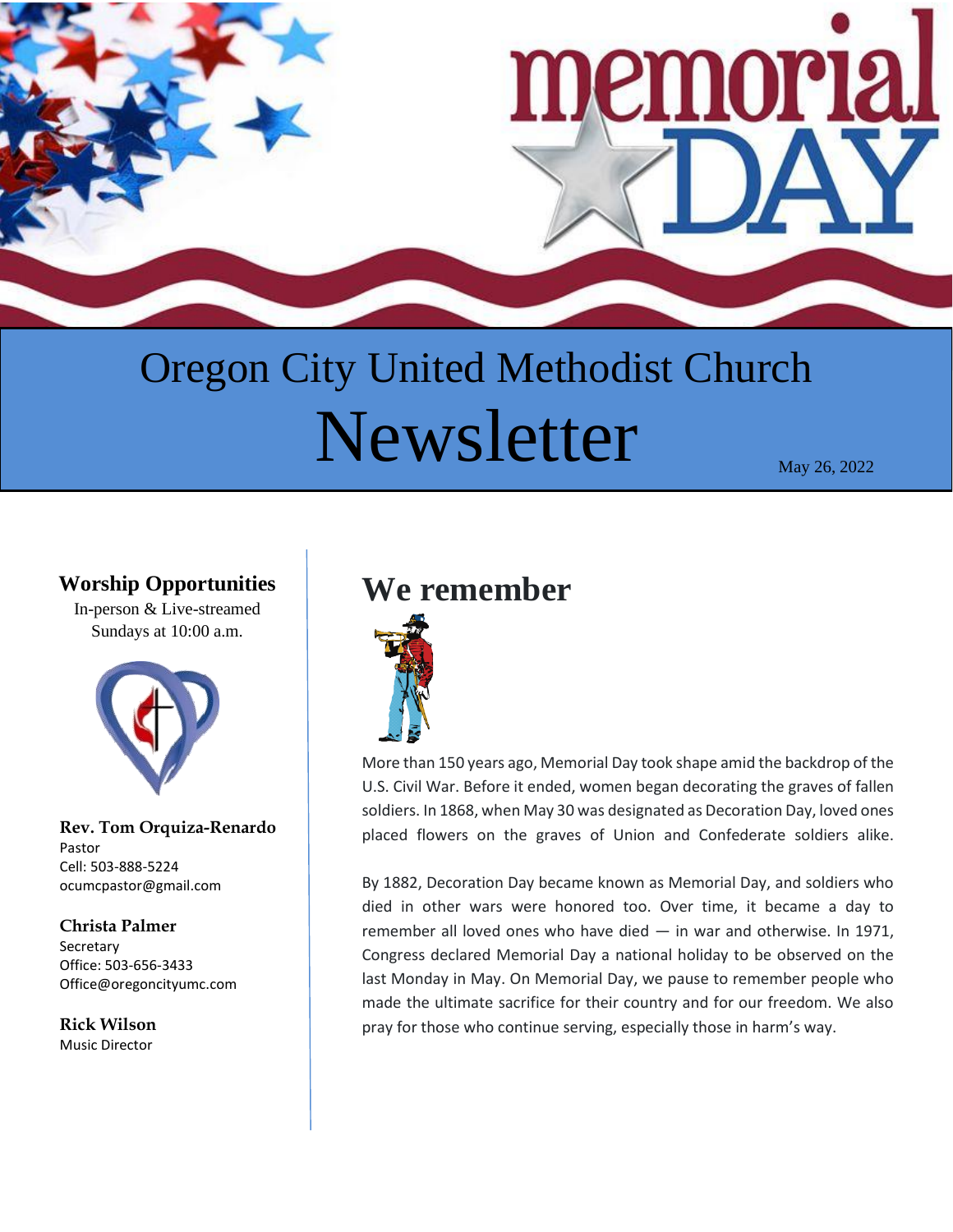# **ASCENSION** THE LO



**TODAY, Thursday, May 26th** , is *Ascension of the Lord*! This is the day we remember Jesus ascending to God in heaven, and his promise to send the Holy Spirit to the disciples. Join us this Sunday as we celebrate all that Jesus' Ascension means for us as Christ followers.

**Pastor Tom's Schedule** 

Afternoons will be in and out. Appointments are always welcome to be scheduled.

Sunday, May 29 10am - In person Worship

Monday, May 30 Memorial Day, Office Closed

Tuesday, May 31 10am – 3pm Annual Conf: Clergy Session

Wednesday, June 1 1pm – 6:30pm 5pm – Worship Design Team

Thursday, June 2 10am – 2pm

Friday, June 3 10am – 2pm

Saturday, June 4 Enjoy the weekend! Beloved of Oregon City United Methodist Church,

 This past Tuesday, devastation struck at our hearts once again. Nineteen children and two teachers lost their lives at Robb Elementary School in Uvalde, Texas, when an 18-year-old gunman intent on committing a heinous act of violence. Now the families of these children and teachers, the community of Uvalde, and the nation are left grieving in the wake of yet another school shooting; the  $27<sup>th</sup>$  school shooting this year.

It's difficult to make sense of it all and I find myself echoing the words of Psalm 13; asking the question, "How long, Lord?... How long… How long…?" It's a valid question; a valid lament. So I offer Psalm 13 again as a prayer of lament adapted for Uvalde and the tragic reality of this day.

How long, Oh Lord? Will you forget the innocent children forever? How long will you hide your face from them? How long must the nation wrestle with this senseless violence, and shooting after shooting, massacre after massacre, have our hearts broken? How long will young life be worth so little? Look on us, look on the children and answer, Lord my God! Give light to our eyes. Why must so many innocents be condemned to sleep in death before their time? And those with the power to change it say, "Let them be appeased with thoughts and prayers that lead to naught," and the love of guns outweighs the value of countless heartbeats. But we trust, as difficult as it is in these times, we trust in your unfailing love. Our hearts rejoice in your salvation; our hearts rejoice knowing that you grieve with us and know our pain. We will sing the Lord's praise;

 we will praise the Lord in the work of the Spirit to make change when others refuse.

For God has been good to us,

and we are called to be a blessing

in the face of a curse.

 As we go forward with hearts grieving, holding Uvalde and all the victims of gun violence in prayer, let us also look within. Let us ask ourselves: What can we do? How can we help? How can we effect real change and step forward with compassionate action in our communities and nation? We are not alone in asking ourselves these questions. The United Methodist Church has resources available. Check out this "UM News" page for a list of resources for responding.

May God guide us in ways that lead to healing and transformation.

Pastor Tom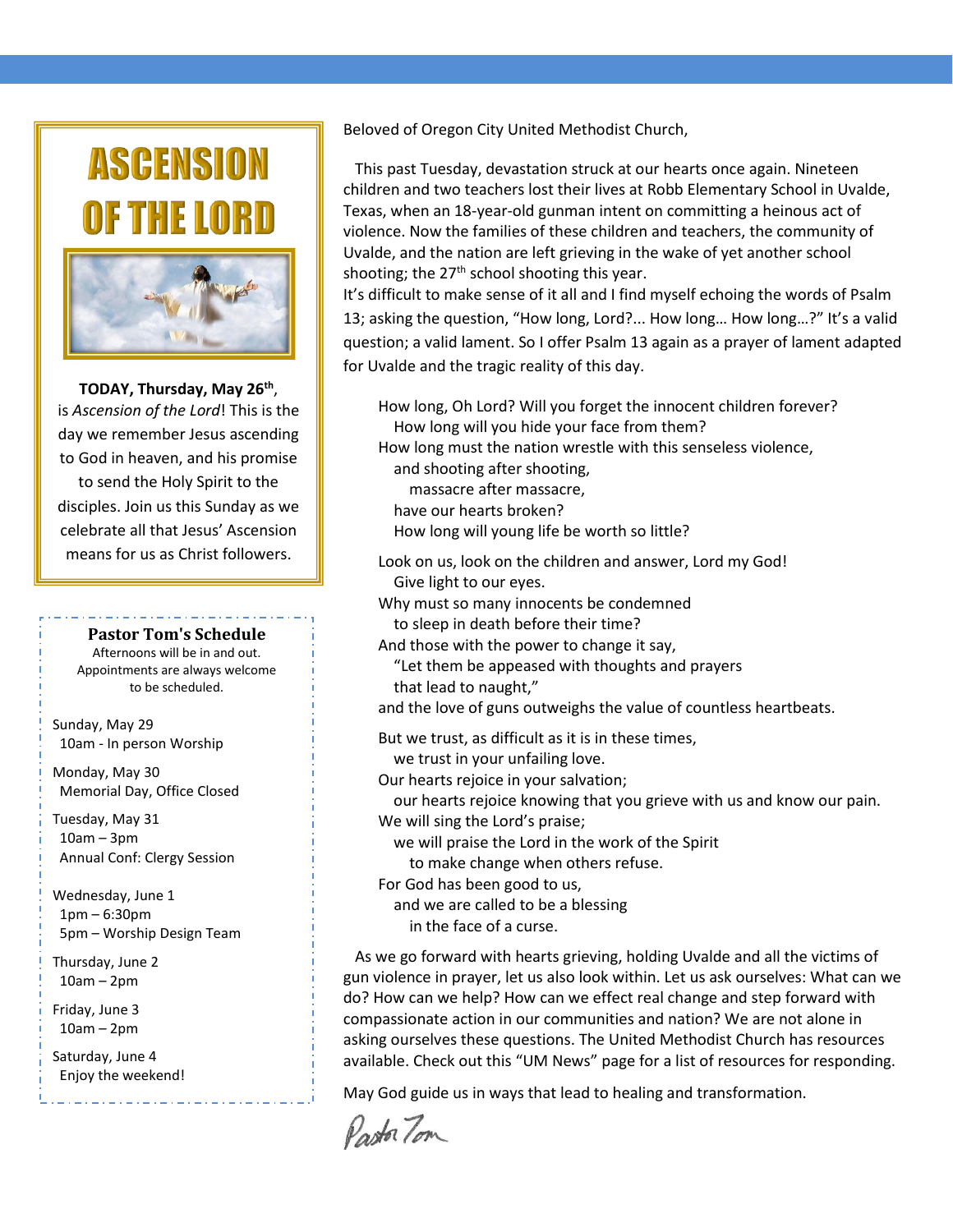#### THIS WEEKS EVENTS

Sunday, May 29 8:30am – Searchers (Bible Study Class) 10:00am – Worship

Monday, May 30 Office closed – Memorial Day 8:30am – No Preschool

Tuesday, May 31 8:30am – Preschool

Wednesday, June 1 Office Closed 8:30am – Preschool 1:00pm – HOPE Food Pantry 5:00pm – Worship Design Team 6:30pm – Bell Choir

Thursday, June 2 Office Closed 8:30am – Preschool 10:00am – Ladies' Bible Study 7:00pm – WFS Practice

Friday, June 3 8:30am – Preschool



#### Wear Red on Pentecost Sunday

On Sunday, June 5 we encourage everyone to wear red. The color red symbolizes joy and the fire of the Holy Spirit. *Let's fill the Sanctuary with the color red.*

# Our Weekly Giving

The Central Conference Theological Education Fund was established by the 2012 United Methodist General Conference. United Methodists continue to live out Charles Wesley's vision: to "unite the pair so long disjoined—knowledge and vital piety." The fund's goal is to strengthen theological education and pastoral formation in the central conferences in Africa, Europe and the Philippines. Money plays a crucial role in such efforts, and in 2016, delegates to General Conference approved \$10 million for the fund from the World Service Fund.

Gifts are to be used for developing theological schools, courses of study and libraries and contextual resources. Funds also assist scholarships and faculty enrichment and support associations and networks of faculty and schools, as well as new and innovative approaches to theological education.

The Commission on Central Conference Theological Education gives priority to requests that build capacity and sustainability and that develop contextual education, resources and new/innovative initiatives.

*Adapted from General Board of Higher Education and Ministry website. Used by permission.*